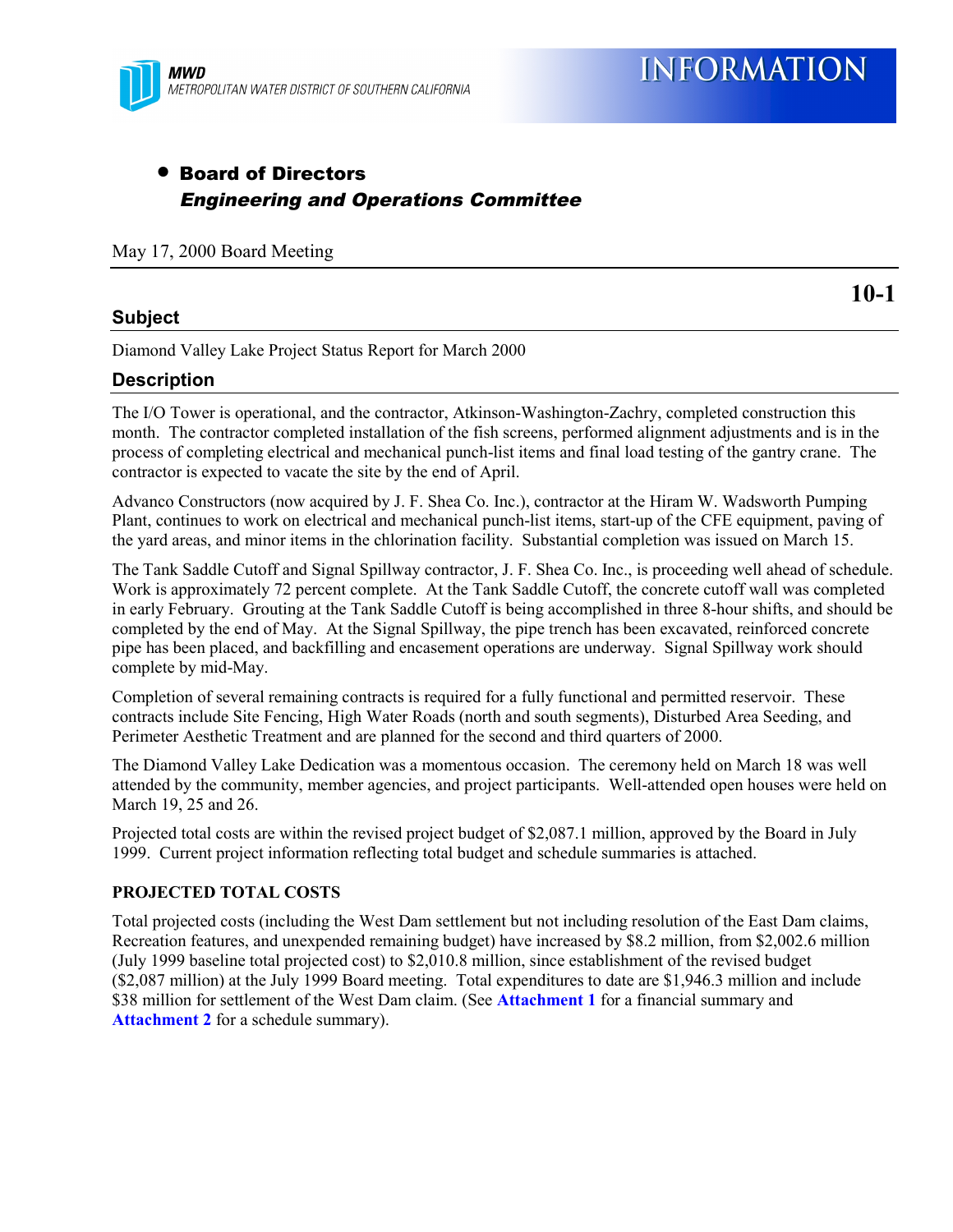| Revised Budget (July 1999)                      | \$2,087 million               |  |  |  |  |  |
|-------------------------------------------------|-------------------------------|--|--|--|--|--|
| Remaining Budget (July 1999)                    | (\$84 million)                |  |  |  |  |  |
| <b>Projected Total Costs (July 1999)</b>        | \$2,003 million               |  |  |  |  |  |
| Scope Changes <sup>1</sup>                      |                               |  |  |  |  |  |
| West Dam and Saddle Dam                         | \$1.9 million                 |  |  |  |  |  |
| East Dam                                        | (\$0.1 million)               |  |  |  |  |  |
| West Dam Earthwork                              | $($0.7 \text{ million})$      |  |  |  |  |  |
| Tank Saddle Cutoff Wall/Spillway                | $($0.6 \text{ million})$      |  |  |  |  |  |
| North Rim                                       | (\$0.5\$ million)             |  |  |  |  |  |
| Secondary Inlet                                 | \$0.2 million                 |  |  |  |  |  |
| I/O Tower                                       | $$1.3$ million)               |  |  |  |  |  |
| P-1 Pumping Plant                               | $($2.4$ million)              |  |  |  |  |  |
| <b>Inland Feeder Pressure Control Structure</b> | \$0.2 million                 |  |  |  |  |  |
| Pump Procurement                                | \$0.4 million                 |  |  |  |  |  |
| <b>Butterfly Valve Procurement</b>              | \$0.1 million                 |  |  |  |  |  |
| Domenigoni Parkway Improvements                 | $($0.2 \text{ million})$      |  |  |  |  |  |
| <b>OCIP</b>                                     | \$6.9 million                 |  |  |  |  |  |
| Post Design Services - (Raytheon)               | \$2.3 million                 |  |  |  |  |  |
| Program Management. Services - (Parsons)        | $(\$0.7$ million)             |  |  |  |  |  |
| Union Station Management Staff - (MWD)          | \$1.7 million                 |  |  |  |  |  |
| Construction Management/Post Design - (MWD)     | \$2.1 million                 |  |  |  |  |  |
| ROW - (Land, MWD Labor & Consultants)           | $($2.8 \text{ million})$      |  |  |  |  |  |
| Claims Support Services through December 2000   | \$2.2 million                 |  |  |  |  |  |
| Fencing                                         | \$0.9 million                 |  |  |  |  |  |
| Other Miscellaneous Changes                     | $($0.3$ million)              |  |  |  |  |  |
| <b>Sub-Total Scope Changes</b>                  | \$9.7 million                 |  |  |  |  |  |
| <b>Project Deletions<sup>2</sup></b>            |                               |  |  |  |  |  |
| <b>High Water Roads</b>                         | $($1.8 \text{ million})$      |  |  |  |  |  |
| <b>Quarry Operation Road</b>                    | $($1.5 \text{ million})$      |  |  |  |  |  |
| Site Completion                                 | $($1.0 \text{ million})$      |  |  |  |  |  |
| Disturbed Areas Aesthetic Treatment             | $($27.8 \text{ million})$     |  |  |  |  |  |
| Dam Access Road                                 | (\$3.1 million)               |  |  |  |  |  |
| Disturbed Areas Seeding                         | $(\$0.6$ million)             |  |  |  |  |  |
| CM/Post Design - MWD                            | $($3.2 \text{ million})$      |  |  |  |  |  |
| Recreation Infrastructure Design - MWD          | $($0.5 \text{ million})$      |  |  |  |  |  |
| <b>Sub-Total Project Deletions</b>              | (S39.5 million)               |  |  |  |  |  |
| <b>Claims</b>                                   |                               |  |  |  |  |  |
| <b>West Dam Claims Settlement</b>               | \$38.0 million                |  |  |  |  |  |
| <b>Sub-Total Claims</b>                         | \$38.0 million                |  |  |  |  |  |
| <b>Net Increase</b>                             | \$8 million                   |  |  |  |  |  |
| <b>Projected Total Costs (March 2000)</b>       | $$2,011$ million <sup>3</sup> |  |  |  |  |  |

<sup>&</sup>lt;sup>1</sup> Includes: scope changes, quantity variations, directed changes, and credits.<br><sup>2</sup>A staff evaluation process determined this work is not required for a fully operational project. To be further evaluated as a part of the recreation program.<br><sup>3</sup> Excludes \$5.6 million of recreation expenditures to be transferred to the Recreation appropriation. Excludes

potential East Dam claim and Recreation features.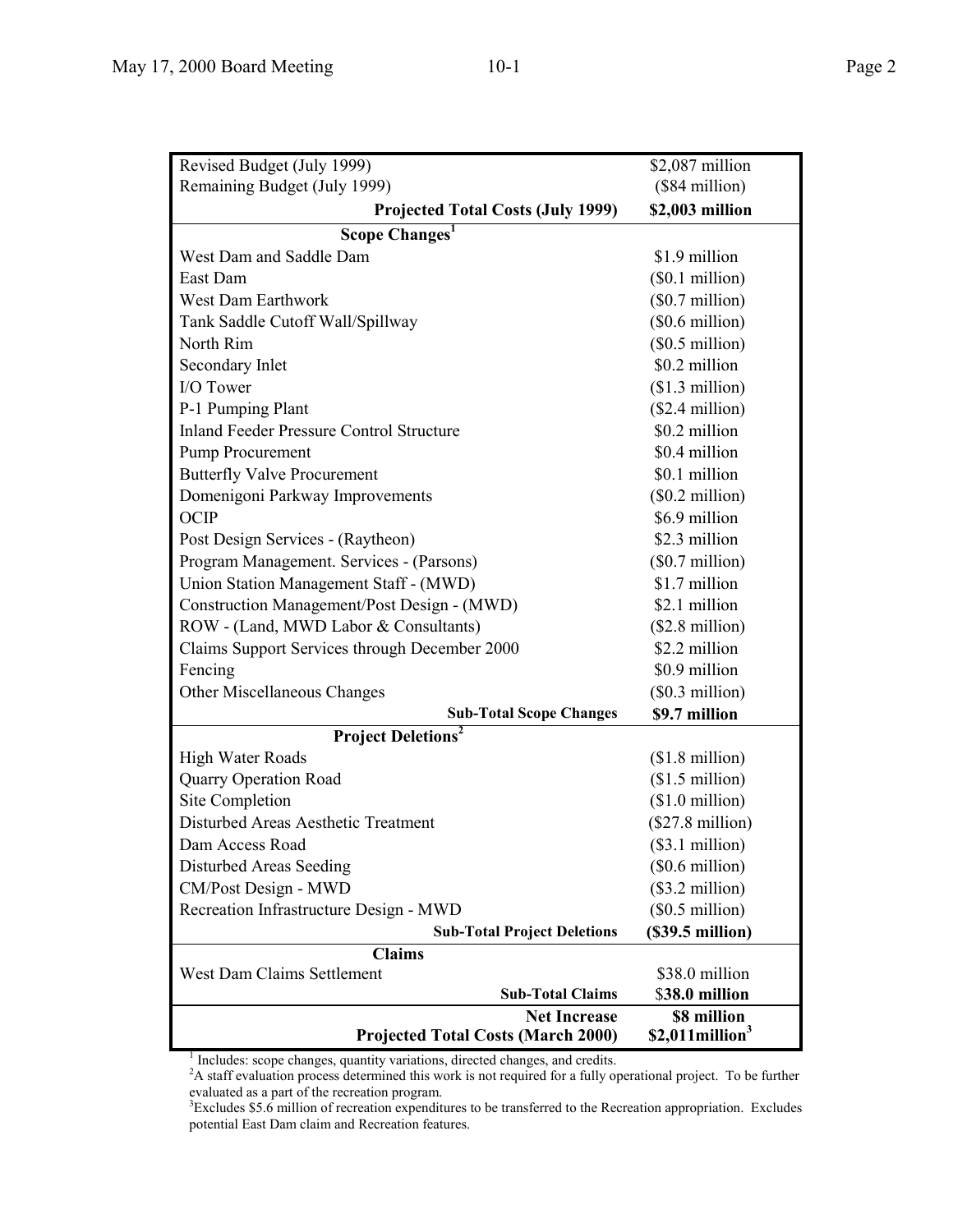These changes consist of 308 line item increases and decreases to the projected costs resulting from quantity variances, directed changes issued by Metropolitan, pending changes not yet finalized, and West Dam settlement costs. Financial information presented in this Board letter is consistent with financial data (March 31, 2000) reviewed by Lambertus Becker (Chief Financial Officer) and David Gledhill.

#### **ISSUES AND CONCERNS**

In March, seven pumps were operable for pumping. Parts for pumps 8 through 10 are available for commissioning; however, work is not being performed due to an internal disagreement between the pump manufacturer and his subcontractor. Metropolitan staff is working on resolving the issues. East Dam claims will be mediated in May.

#### **Policy**

Board Request

#### **Fiscal Impact**

None.

ay h. Wolfe

4/19/2000 *Date*

*Roy L. Wolfe Acting Manager, Corporate Resources*

*General Manager Date*

4/27/2000

**Attachment 1 - Financial Summary/Project Cash Flow Attachment 2 - Schedule Summary/Remaining Budget**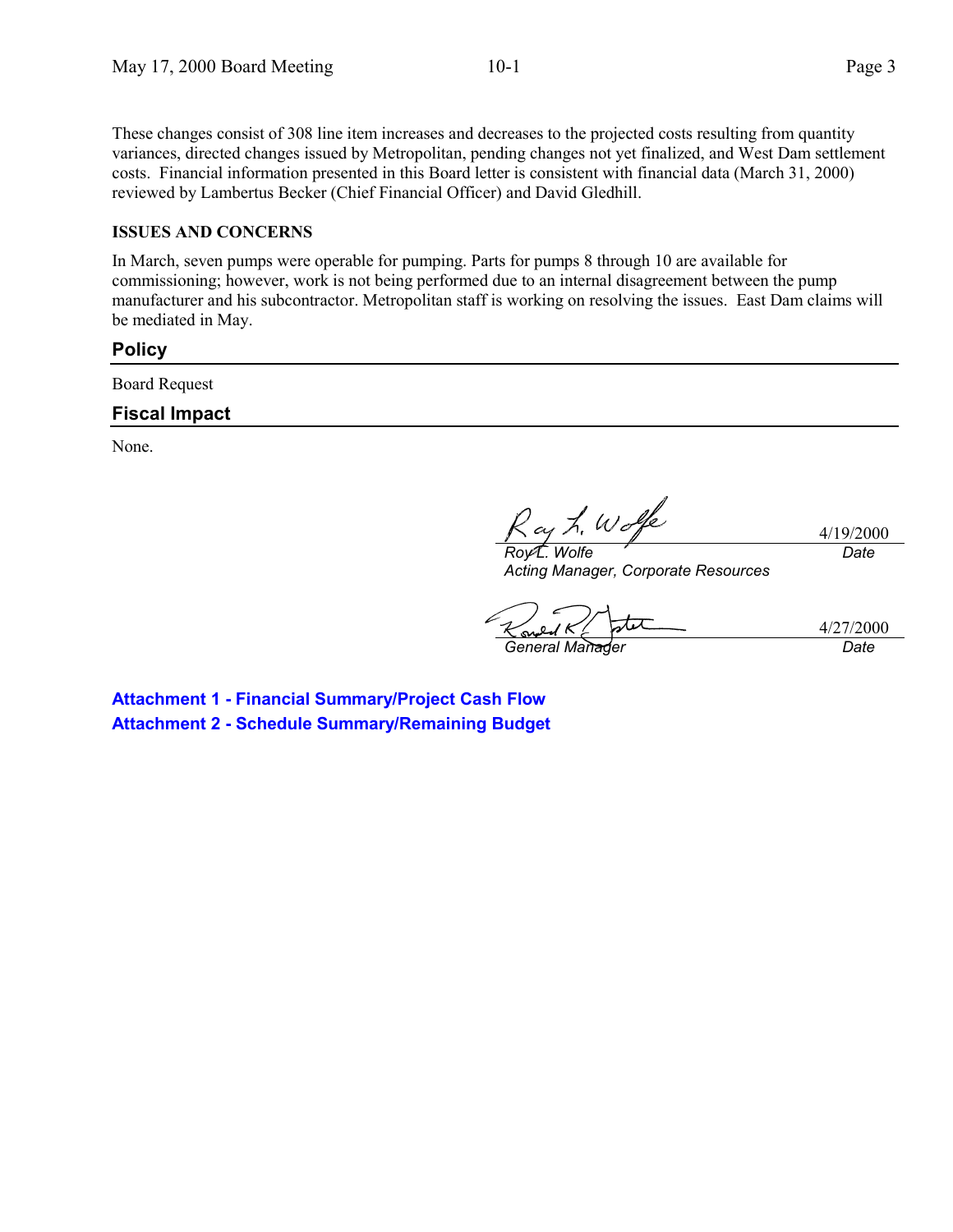





## **Project Cash Flow**